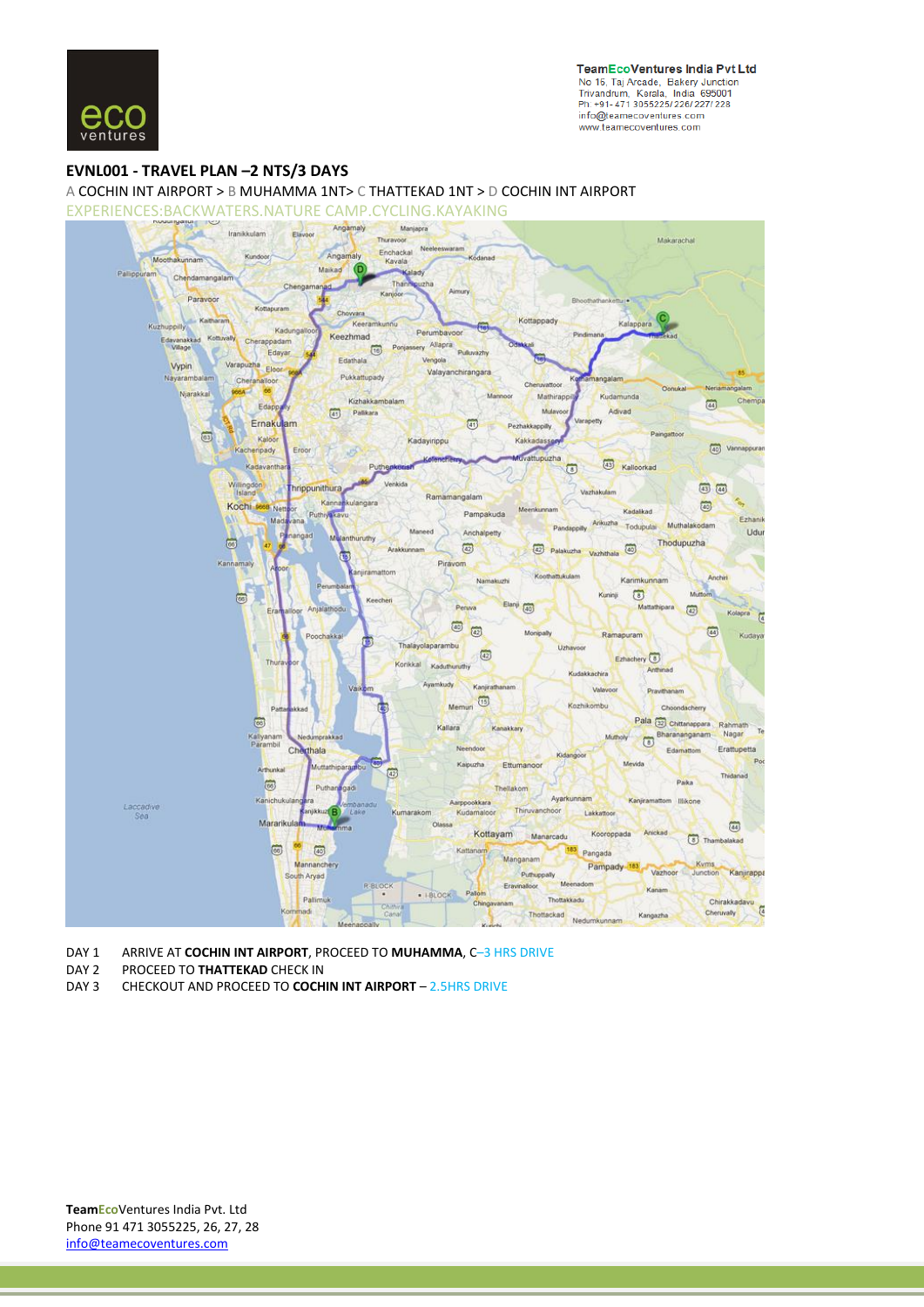

**TeamEcoVentures India Pvt Ltd** No 16, Taj Arcade, Bakery Junction<br>Trivandrum, Kerala, India 695001 Ph: +91- 471 3055225/ 226/ 227/ 228 info@teamecoventures.com www.teamecoventures.com

**[DAY 1](http://ad.doubleclick.net/jump/makemytrip/domflights;pos=eticketfooter;sz=728x90;ord=123456789?)** [PICKUP FROM](http://ad.doubleclick.net/jump/makemytrip/domflights;pos=eticketfooter;sz=728x90;ord=123456789?) **COCHIN INT AIRPORT** [PROCEED TO](http://ad.doubleclick.net/jump/makemytrip/domflights;pos=eticketfooter;sz=728x90;ord=123456789?) **MUHAMMA**– 3 HRS DRIVE [CHECK IN](http://ad.doubleclick.net/jump/makemytrip/domflights;pos=eticketfooter;sz=728x90;ord=123456789?) **FEATURED PROPERTY**



**Yes, everything disappears, even the wonderfully built house you stepped into fades into the background and while you immerse yourself into that paperback you always wanted to finish, you will be interrupted only by the occasional `kawkaw' of a crow or the sound of waves, gently slapping the lakeshore when a lone boatman wades across the expansive waters in front of you. Never has doing nothing been so enervating!That's only one of the few moments when you are reminded of where you are, right on the lake front of Kerala's largest lake, the Vembanad Lake, far away from the usual tourist spots and situated in a quiet village in the middle of `God's Own country'.**

LEISURE AT PROPERTY ALL MEALS SERVED OVER NIGHT STAY AT **MUHAMMA**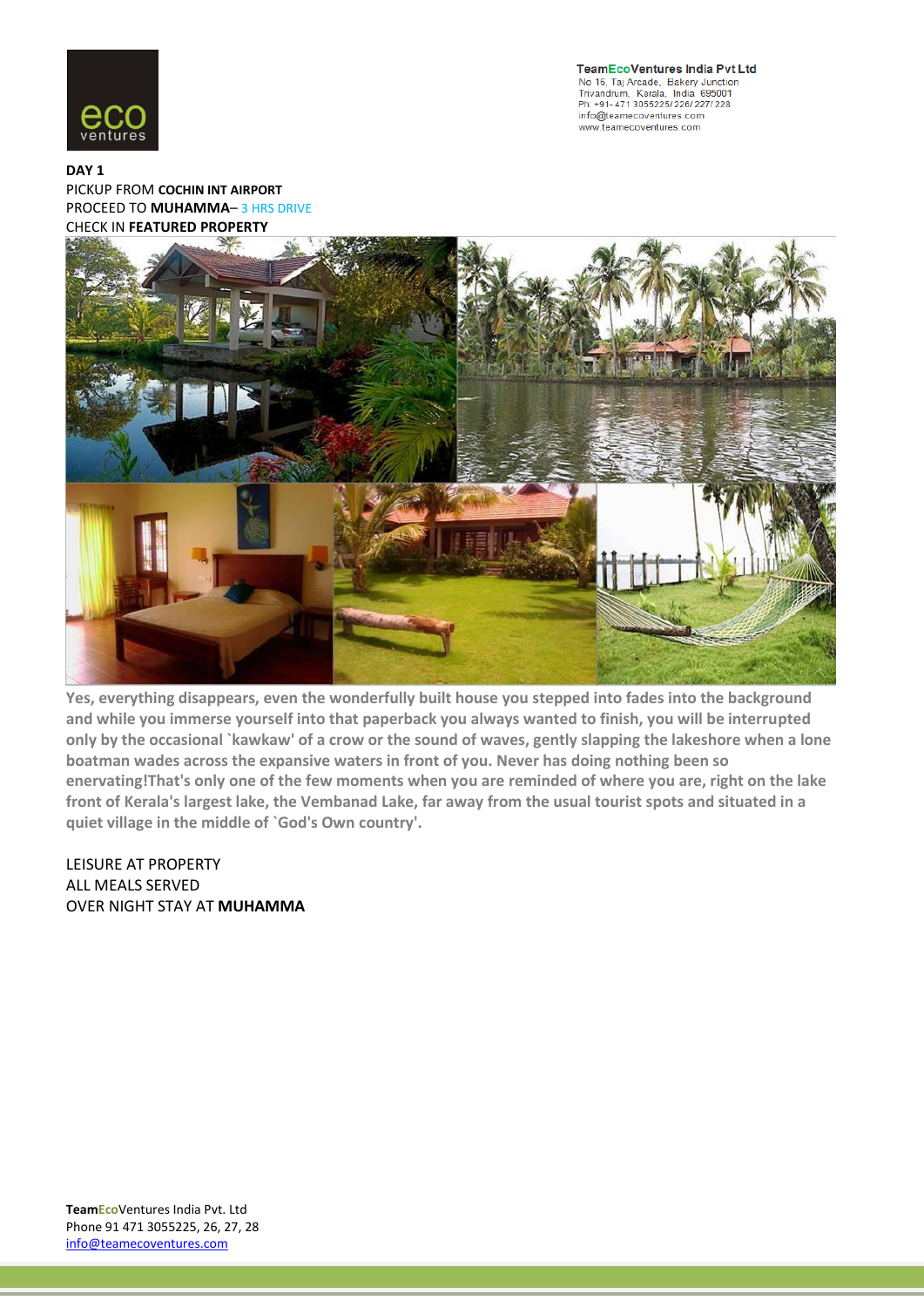

**TeamEcoVentures India Pvt Ltd** No 16, Taj Arcade, Bakery Junction<br>Trivandrum, Kerala, India 695001 Ph: +91-471 3055225/226/227/228 info@teamecoventures.com www.teamecoventures.com

**DAY 2** [BREAKFAST SERVED](http://ad.doubleclick.net/jump/makemytrip/domflights;pos=eticketfooter;sz=728x90;ord=123456789?) PROCEED TO THATTEKAD CHECK IN **FEATURED PROPERTY**



Situated in the banks of Periyar the longest river in Kerala , Thattekkad Bird sanctuary is the abode for rare species of birds .Even though it is 25 sq km wide the wild life it carries has always made people attracted and each year the number of visitors increases from various part of the world .Thattekkad bird sanctuary is the first officially recognized bird sanctuary in Kerala .This bird sanctuary is been named after famous ornithologist Dr Salim Ali by whom this place was taken up by the government into a sanctuary status .And he himself is the architect of this sanctuary . The tallest point is Nyayappalli peak .The sanctuary is in the catchment area of Bhoothathankettu dam

We can see rare species of birds including Indian Petta , Large-billed Leaf-warbler , Cormorants, Frogmouths, which are nocturnal birds, Yellow-browed Bulbuls , Pompadour Green Pigeon , Darters etc .Even though this place is famous for birds we can see different kinds of animals too .Leopard , porcupine , deer , cobra and even elephants are seen here .The wild flowers add to the scenic beauty of this place and different plantations include Teak ,Rosewood and Mahagony are also abundund here .

Around 253 species of birds have been identified by Bombay Natural History Society .Other than the wildlife the river has various species of fishes too. When you visit this place it is advisable to get the help of a guide so that nook and corner of thattekkad bird sanctuary has its own significance .The neighbouring Idamalayar Project Area is also here and it is in protected area .Edamalayar is around 15 kms away from Thattekkad bird sanctuary

The forest is tropical evergreen forest, tropical semi evergreen forest, and also tropical deciduous forest. Patches of grassland also seen here .And the climate in here is tropical climate and the rainfall has been recorded till 3000mm.The best season to visit this place is September to march .Monsoon hits here from May to July and it is not advisable to visit this place during monsoon because forest is not accessible .

Trekking on elephant is a memorable experience here.

ALL MEALS SERVED OVERNIGHT STAY AT THATTEKKAD

**TeamEco**Ventures India Pvt. Ltd Phone 91 471 3055225, 26, 27, 28 info@teamecoventures.com